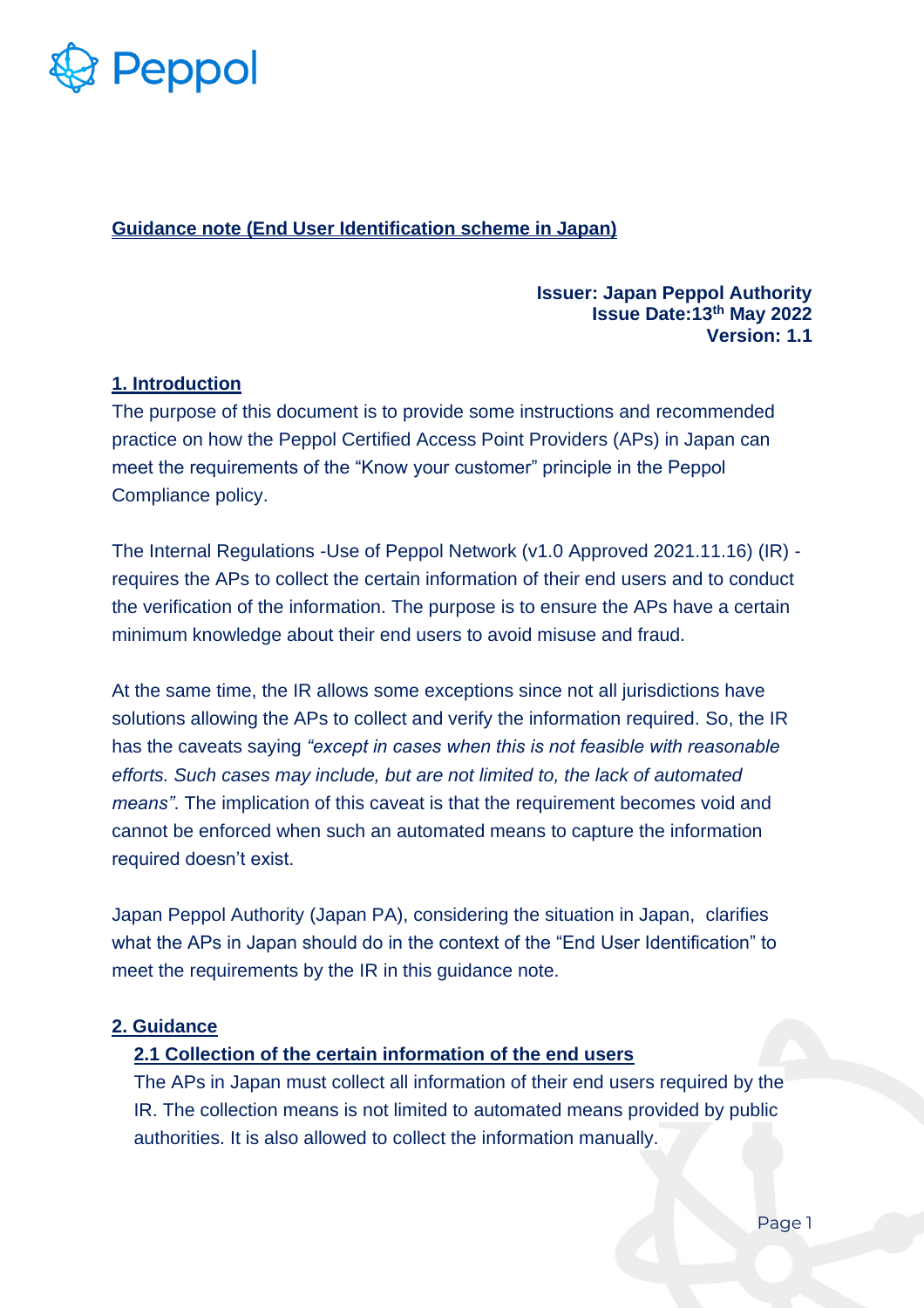

# **2.2 Verification of the collected information of the end users**

The APs in Japan must verify the information collected. It is recommended the APs to utilize automated means described below.

|                              | <b>Corporate</b>                                                       | <b>Individual Business*</b>      |
|------------------------------|------------------------------------------------------------------------|----------------------------------|
|                              | $\checkmark$ Corporate Number                                          | $\checkmark$ Registration Number |
| <b>Authoritative sources</b> | <b>Publication site</b>                                                | for Qualified Invoice            |
| (Available Automated         | <b>Registration Number</b><br>$\checkmark$                             | <b>Publication site</b>          |
| means)                       | for Qualified Invoice                                                  |                                  |
|                              | <b>Publication site</b>                                                |                                  |
| <b>Information to be</b>     | $\triangleright$ Legal Identifier<br>$\triangleright$ Legal Identifier |                                  |
| verified                     | <b>Legal Name</b>                                                      | $\triangleright$ Legal Name      |

\* In this context, "Individual Business" only means a taxable individual business with registration number for Qualified Invoice purpose.

Regarding "non-registered Individual Business (e.g. a Consumption Tax-exempt individual business) ", there is not an automated means to provide the information from the authoritative sources.

So, the APs shall collect the information of non-registered individual businesses and make best efforts to verify the information of such businesses in their own best way.

# **2.3 Verification of the end users' information at software provider level**

If the contracted software/accounting service provider does the verification of the information of the end users in accordance with the IR and this guidance note, instead of the APs, the APs would not always implement the verification by themselves.

Even though the APs do not implement the verification by themselves, they remain fully responsible for the verification of the end users' information collected appropriately.

# **2.4 Proof of ownership**

The IR also requires APs in Japan to ensure that the information has been provided by the entities it concerns.